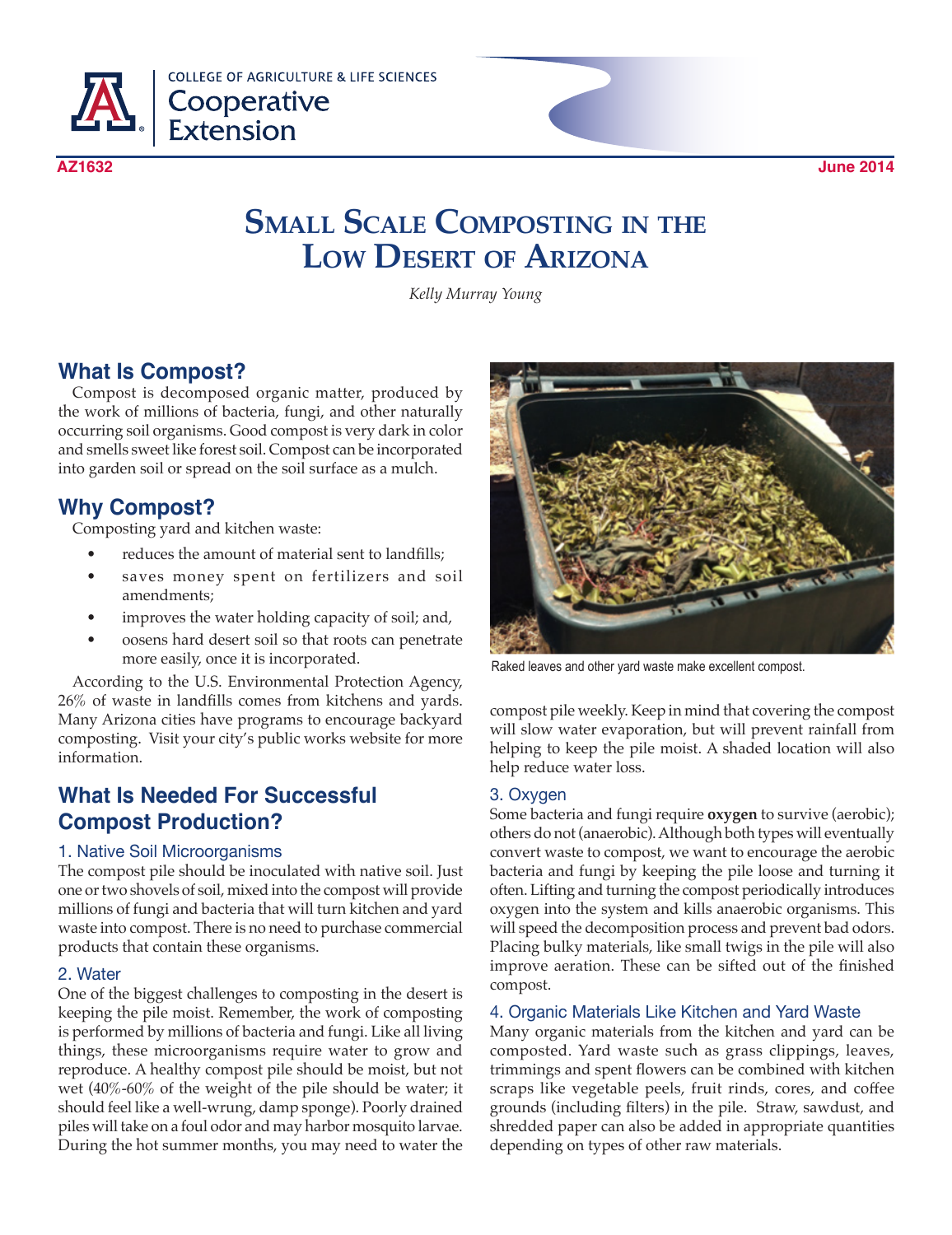#### A Note About Nitrogen

Just as plants need nitrogen to grow, decomposing bacteria and fungi require nitrogen to aid in their growth and metabolism. If there is not enough green material to provide adequate nitrogen, decomposition will be slow or may stop altogether. To jump start the decomposition, process or if there is not enough green material to achieve the 20:1 ratio, nitrogen-rich materials such as manure or synthetic nitrogen fertilizer, such as ammonium sulfate, can be added to the pile. Putting un-composted organic matter, particularly brown materials, directly into the garden can cause temporary nitrogen deficiency in plants, causing them to be small and yellow in color.

A 20:1 carbon-to-nitrogen ratio (C:N) will produce the best compost in the shortest amount of time. The carbon comes from "brown" or dry materials with a high carbon content like dry leaves, sawdust and shredded paper. Nitrogen comes from "green" materials such as kitchen scraps and manure. To achieve the ideal 20:1 ratio of carbon to nitrogen, a mixture of brown and green materials are mixed in the pile. The following table contrasts brown and green compostable materials.

| <b>Brown</b>                                                | <b>Green</b>                                                          |
|-------------------------------------------------------------|-----------------------------------------------------------------------|
| High in carbon                                              | High in nitrogen                                                      |
| Not always brown in color                                   | Not always green in color                                             |
| Dry                                                         | Moist                                                                 |
| Dry leaves, pine needles,<br>sawdust, shredded<br>newspaper | Kitchen scraps, grass<br>clippings, chicken manure,<br>coffee grounds |

If the C:N is too high (above 35:1), decomposition will be very slow. If it is below 20:1, excess nitrogen may cause a foul odor.

#### **C:N Ratios of Commonly Compostable Materials** (From the US Environmental Protection Agency)

| Chicken manure  | $6 - 14:1$  |
|-----------------|-------------|
| Cow manure      | $10 - 30:1$ |
| Coffee grounds  | 20:1        |
| Grass clippings | 17:1        |
| Alfalfa hay     | $15 - 19:1$ |
| Dry leaves      | 40-80:1     |
| Newspaper       | 400-850:1   |
| Sawdust         | 442:1       |
| Vegetable waste | $11 - 19:1$ |
| Fruit waste     | 40:1        |
| Pine needles    | 60-110:1    |

# **What Materials Should Not Go Into A Compost Pile?**

- Animal products such as meat, bones, fat, and pet feces do not belong in the compost pile. They take a long time to decompose, smell bad, attract flies and other vermin and harbor bacteria that can be harmful to human health. It is okay to compost eggshells and poultry, horse, sheep, cattle, lama, alpaca, and rabbit manures.
- **Oily products**, like margarine and cooking oil are slow to decompose and should not be composted.
- Although thorough composting should kill **plant diseases** and **weed seeds**, it's probably best not to take any chances. Avoid using weeds that have gone to seed or plants that are diseased. Weeds that are still green and moist can be pre-treated to kill seed during the hot summer months by placing them in closed, clear, plastic trash bags which are left out in the sun for several weeks.
- Never add **fireplace ash** to the compost pile, as it increases the pH. Most Arizona soils are alkaline; increasing the pH would be detrimental to plant growth and nutrient availability.

### **How Do I Build And Maintain My Compost Pile?**

- 1. **For best results: grind materials into small pieces**. Smaller pieces provide more surface area where decomposing organisms can work, and the compost will finish faster. **Mix the green and brown materials together, rather than layering.**
- 2. Remember to keep compost moist. In dry climates the leading cause of slow decomposition is lack of water. Decomposing microorganisms live in the film of water surrounding the material in the compost heap. It should have the consistency of a wet sponge that has been squeezed of excess water.
- 3. Turn the pile regularly to increase the amount of oxygen available to the decomposing organisms. Add water as you turn the pile to ensure even moisture. Microbial activity will cause the compost to heat up. Ideally, the internal temperature of the pile will reach 130o F for seven consecutive days. Compost thermometers can be purchased from several sources for \$20-\$25.

#### What type of container should I use?

It is not necessary to purchase an expensive or complicated bin for making compost. The structure should keep birds, dogs, cats and other animals out, while allowing easy access for adding more material and turning. A good bin allows for gas exchange and drainage. In Arizona, a number of municipalities offer recycled trash containers as compost bins for free or at a minimal cost (see image below). Recycled wooden palettes can be attached with hinges to create an effective and low cost compost container. Bottomless baskets made of hardware mesh or chicken wire can also be used as inexpensive or free compost containers. The optimal size of a